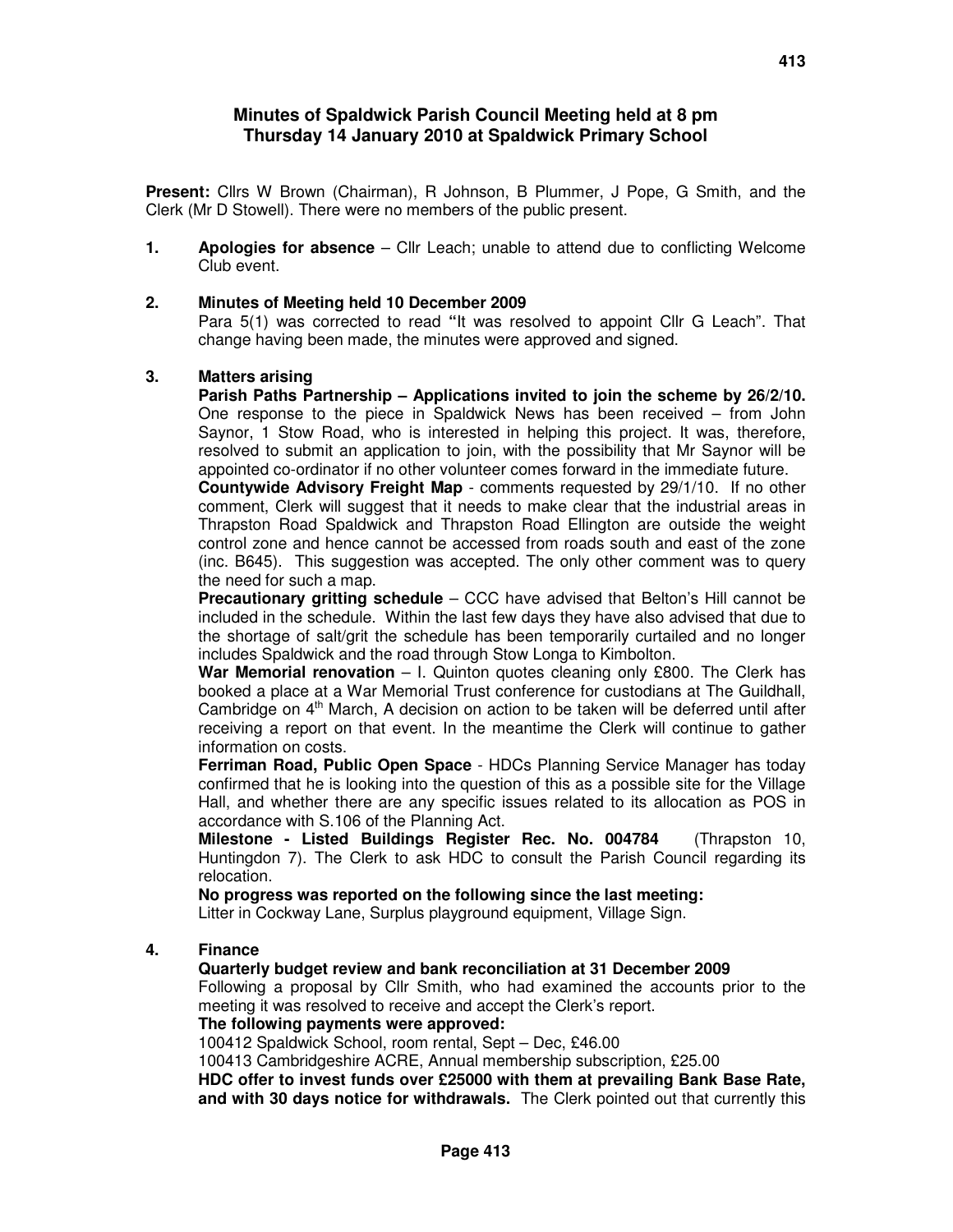would mean 0.5% pa interest compared with 0.1% pa from A & L. If interest rates were to return to the 2008 regime A & L would be paying 1% below that which HDC is proposing to pay. It was resolved that (a) the Clerk would seek a statement from HDC regarding security of investing with them; and (2) Cllr Smith would investigate the possibility of obtaining higher returns elsewhere, before any decision is taken regarding the offer.

### **5. Planning**

### **Local Development Framework**

Strategic Housing Land Availability Assessment – to note that update will be issued for consultation for 4 weeks from end of January (this identifies potentially suitable housing development land and gives indicative capacity).

#### **Planning Applications** – none.

**Planning Enforcement** – HDC report no cases in last quarter.

### **6. Correspondence**

## **Circulated 10/12/09**

**Minutes of CPALC AGM 21/11/09**. N.B. The Clerk has subsequently written again to the CEO regarding his concern at errors in the revised Constitution. The CEO has replied to the effect that he will make the necessary corrections.

**HDC Code of Conduct Enquiries**, Sept – Nov 2009, Case Nos 51 -56

Summary of key findings in Cambs consultation on E. E. Plan for levels of growth. **Bicton Windfarm Meetings**

 Friday 15 January 7.30 pm Stop Bicton Windfarm open meeting, Mandeville Hall Saturday 16 January 10.30 – 12.30 am Stop Bicton Windfarm Action Group, Coffee Morning, Kimbolton Youth Club.

Monday 18 January 4.30 – 8.30 pm Public Exhibition of details of proposed windfarm development, Queen Katherine Building, Kimbolton School.

### **North West Huntingdonshire Neighbourhood Forum**

Public Meeting Wednesday 20 January 7pm at Sawtry Infants School. The Clerk will attend. Councillors and members of the public are also invited.

Consultation on Cambridgeshire's Third Local Transport Plan – runs to 9 April.

Consultation on NHS proposals to improve Hearing Services in Cambs.

### **Police crime figures Oct to Dec 2009**

1 x poaching; 1 x business burglary; 2 x house burglary; 1 x road related; 4 x suspicious incidents.

# **7. Any other business**

**Water Leak at bottom of Stow Road** – In response to reports of water leaks in the centre of the road and on the pavement (thought to be from a faulty joint or other damage to a water main or to be due to excessive surface water), CCC and Anglian Water were informed. Subsequently AW attended but were unable to find a leak in the mains water system. The problem is probably caused by the blocked drain opposite Church Lane. CCC will be asked to look at this problem again.

**Problems due to snow and ice** – Just before Christmas HDC and CCC were asked for assistance in spreading grit on Church Lane which appeared to be particularly hazardous. They responded by saying that they had received numerous such requests but were unable to help as all their efforts were being used to keep the main roads (including those through Spaldwick) open. The Clerk discussed with the Chairman the possibility of a do-it-ourselves approach, but this was rejected on the grounds that it could result in claims for damages if someone fell on the treated surface. Our insurers have since confirmed that they recommend that Parish Councils do not themselves spread grit on slippery surfaces for this very reason, but instead provide salt bins at possible hazardous sites for use by members of the public.